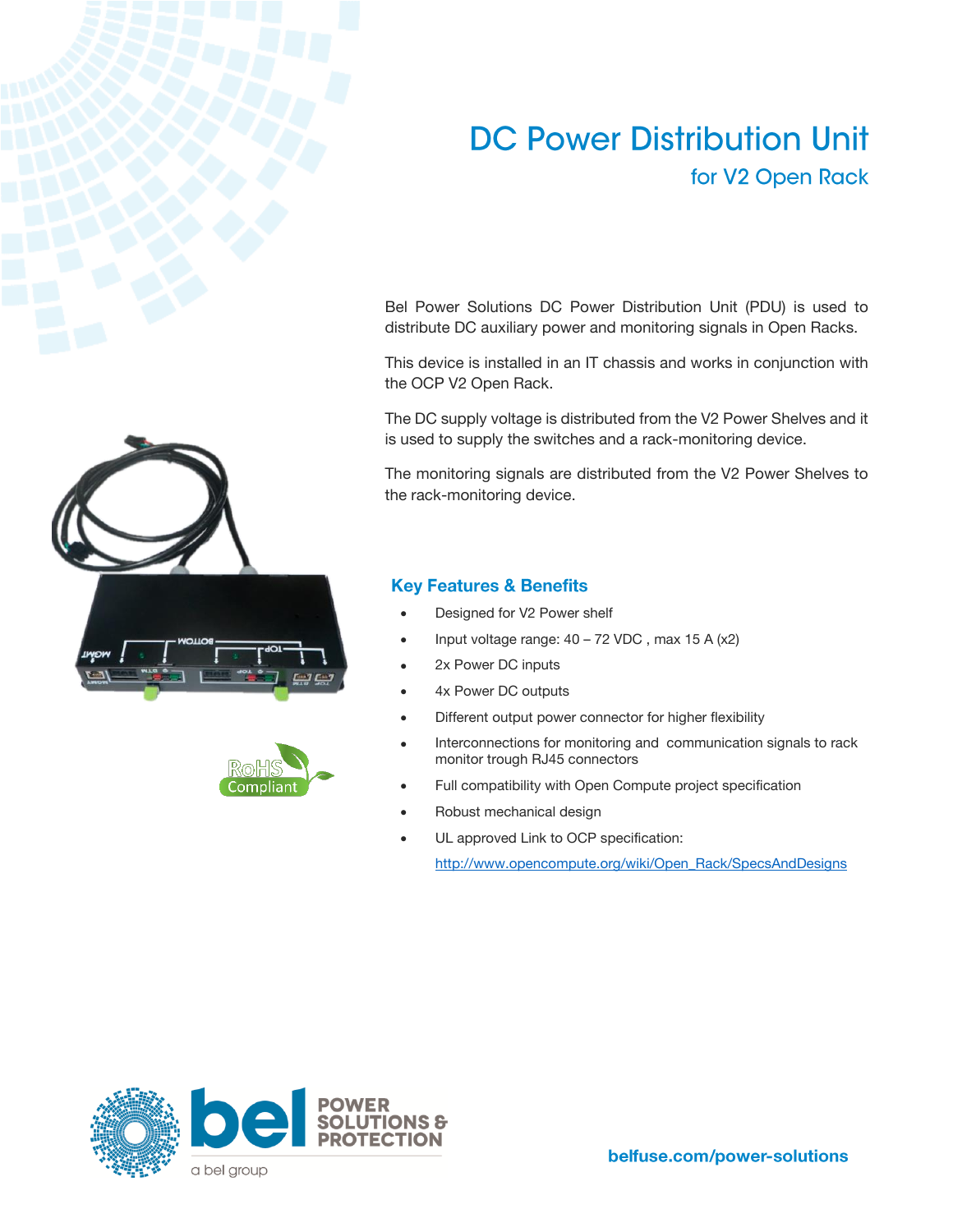

#### **ORDERING INFORMATION** 1.

| MODEL  | <b>PART NUMBER</b> |
|--------|--------------------|
| DC PDU | <b>YSD.00134</b>   |

#### **INPUT SPECIFICATIONS**  $2.$

A maximum of 600 W total is allocated to power the switches and a rack-monitoring device. Each Power Shelf is capable of providing the 600 W by itself, or, if two shelves are present in the rack, each will supply 300 W. Each of the 2 DC inputs from the shelves is connected in the PDU to 2 separate outputs implemented with different connectors (Molex and Anderson Power). The picture below shows the power electrical connections in the PDU.



Figure 1: Electrical Schematic

The PDU collects the monitoring and communication signals from the Power Shelves and distributes them to the Rack-Monitoring device. The signal connectors are standard RJ45. The picture below shows the electrical connections of the monitoring and communication signals in the PDU.



**NOTE:** The colors in the following figure are not standard.

Figure 2. Communication Wiring

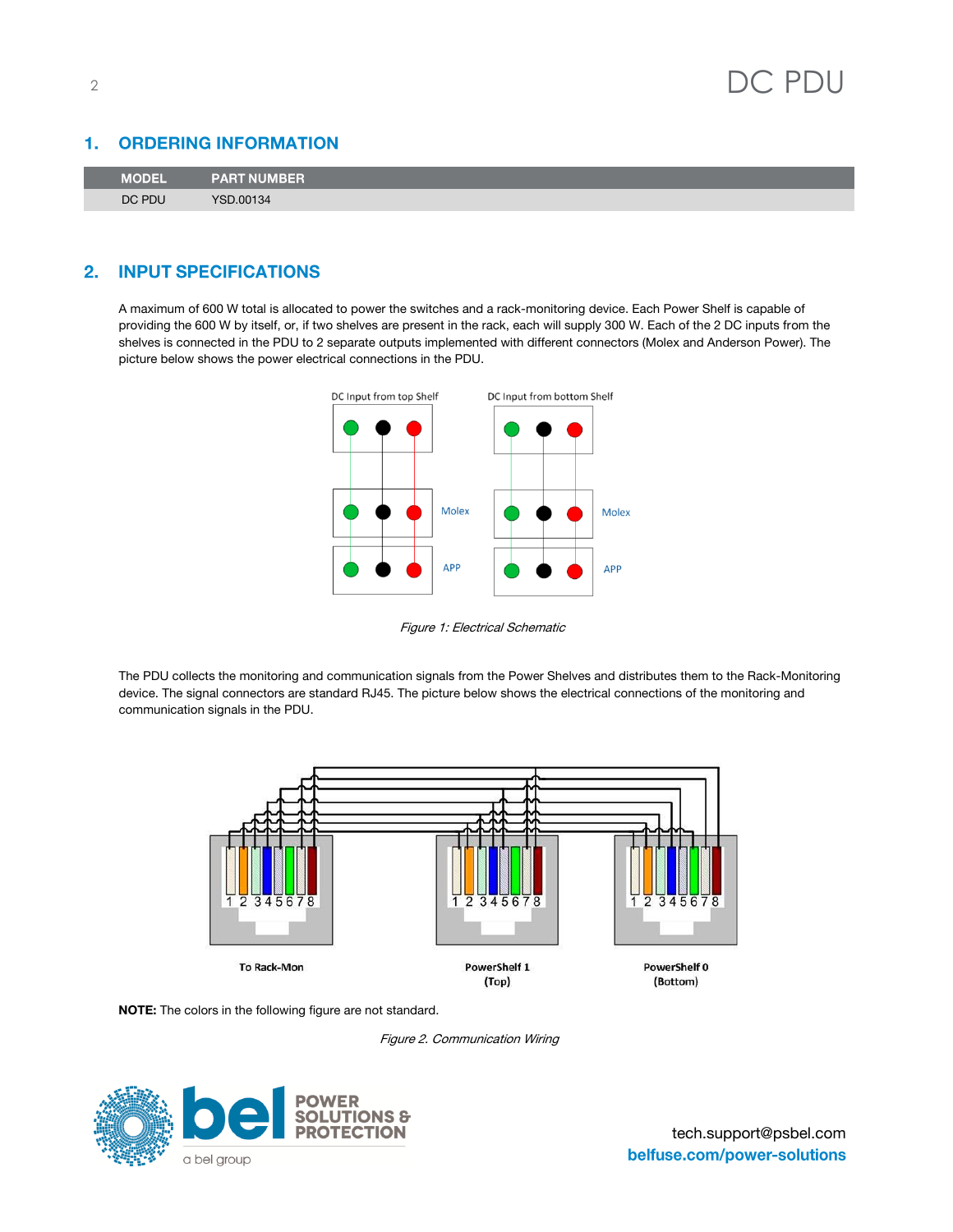# DC PDU 3

The table below shows a summary of the PDU input electrical characteristics and interfaces:

| <b>PARAMETER</b>              | <b>CONDITIONS / DESCRIPTION</b>                          | <b>MIN</b> | <b>NOM</b> | <b>MAX</b> | <b>UNITS</b> |
|-------------------------------|----------------------------------------------------------|------------|------------|------------|--------------|
| Nominal DC Input Voltage      |                                                          |            | 54         |            | <b>VDC</b>   |
| Input Voltage Range           |                                                          | 40         |            | 72         | <b>VDC</b>   |
| Input Current                 |                                                          |            | 15         |            | A            |
| <b>Input Power Connectors</b> | 2x Molex Sabre                                           |            |            |            |              |
| <b>Rack Monitor Input</b>     | 2x RJ45 input connectors connected from each power shelf |            |            |            |              |

### **2.1 INPUT POWER CONNECTIONS**

2x Input connectors - female Molex Saber 7.50 mm receptacle housing with a latch (44441-2003) with the Molex Sabre crimp female terminal (43375-0001).



| <b>PIN</b> | <b>DESCRIPTION</b> |
|------------|--------------------|
|            | $+54$ VDC (red)    |
| 2          | RTN (black)        |
| વ          | GND (green)        |

Figure 3. Molex 44441-2003

## 3. OUTPUT SPECIFICATIONS

The table below shows a summary of the PDU output electrical characteristics and interfaces:

| <b>PARAMETER</b>               | <b>CONDITIONS / DESCRIPTION</b>                                                     | <b>MIN</b> | <b>NOM</b> | <b>MAX</b> | <b>UNITS</b> |
|--------------------------------|-------------------------------------------------------------------------------------|------------|------------|------------|--------------|
| <b>Output Connectors</b>       | 2 pcs                                                                               |            |            |            |              |
|                                | 2 pcs connected via right angle connectors on the PCB                               |            |            |            |              |
| Output Voltage Range           |                                                                                     | 40         |            | 72         | <b>VDC</b>   |
| <b>Output Current</b>          |                                                                                     |            | 15         |            | A            |
| <b>Communication Connector</b> | <b>RJ45</b>                                                                         |            |            |            |              |
| <b>LED</b> Indicator           | 2 pcs to indicate that a valid 54 VDC nominal voltage is<br>present (40 to 72 VDC). |            |            |            |              |



**Asia-Pacific** +86 755 298 85888

**Europe, Middle East** +353 61 225 977

**North America** +1 408 785 5200

© 2018 Bel Power Solutions & Protection BCD.00765\_003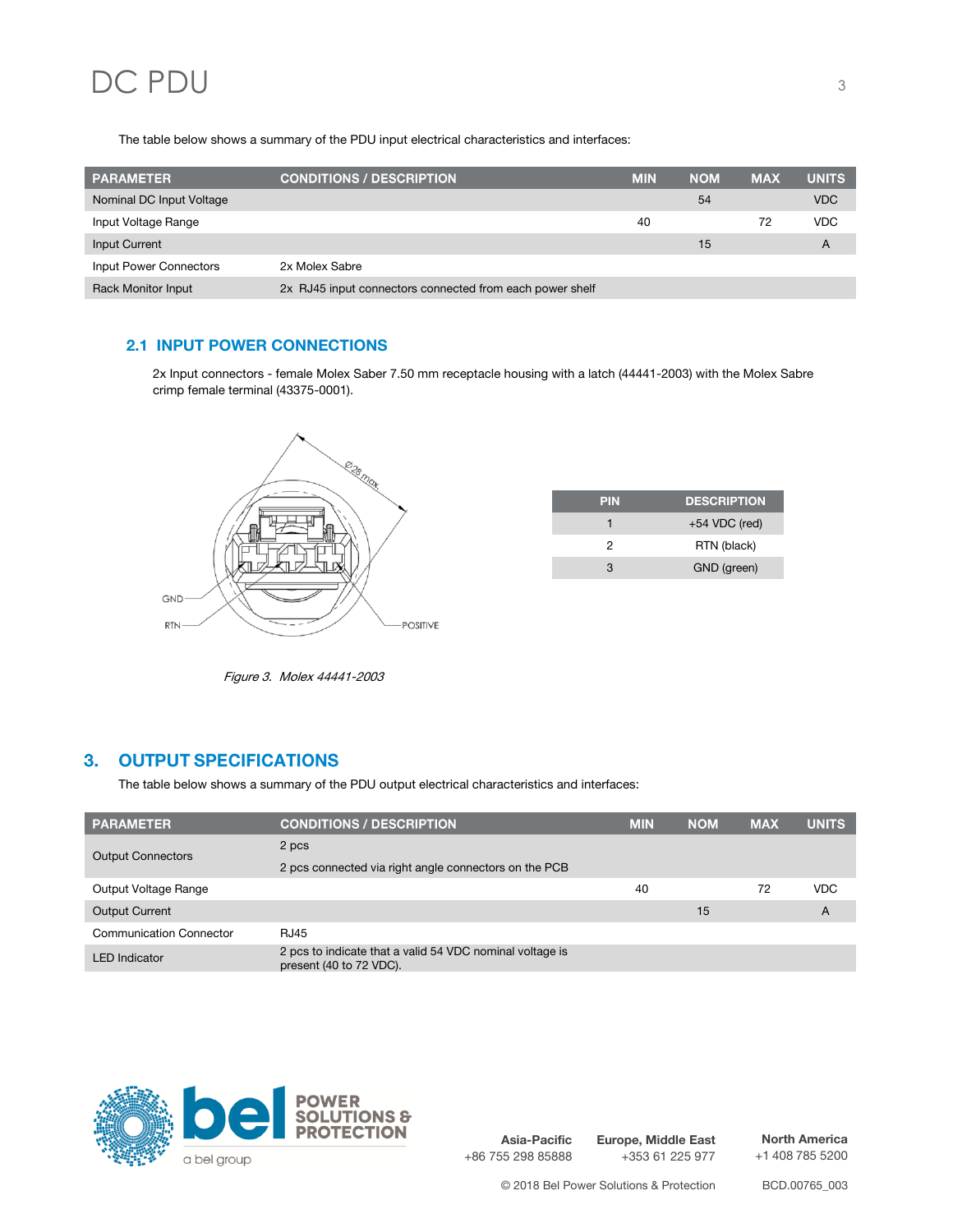#### **3.1 OUTPUT POWER CONNECTIONS**

The PDU implements 2 +2 output Power connectors implemented with 2 different connectors types. Below the implemented PNs from Molex and APP are shown.





Molex P/N: 43160-3103

Figure 4. DC Output Connectors

# 4. SAFETY, REGULATORY AND EMC SPECIFICATIONS

| <b>PARAMETER</b>        | <b>CONDITIONS / DESCRIPTION</b>                                           | <b>MIN</b> | <b>NOM</b> | <b>MAX</b> | <b>UNITS</b> |
|-------------------------|---------------------------------------------------------------------------|------------|------------|------------|--------------|
| <b>Agency Approvals</b> | UL 60950-1<br><b>CE Mark</b><br><b>RoHS Compliant</b>                     |            |            |            |              |
| High-Pot Test           | DC input side $(+54$ VDC and return) to the earth<br>ground chassis (GND) | 750        |            |            | <b>VDC</b>   |

## 5. ENVIRONMENTAL SPECIFICATIONS

| <b>PARAMETER</b>                     | <b>CONDITIONS / DESCRIPTION</b>                                                                                  | <b>MIN</b> | <b>NOM</b> | <b>MAX</b>     | <b>UNITS</b>  |
|--------------------------------------|------------------------------------------------------------------------------------------------------------------|------------|------------|----------------|---------------|
| Altitude                             | Operating                                                                                                        |            |            | 3000<br>10000  | m<br>ft       |
|                                      | Non-Operating (without derating)                                                                                 |            |            | 15000<br>49000 | m<br>ft       |
| <b>Operating Ambient Temperature</b> |                                                                                                                  | $-5$       |            | $+45$          | °C            |
| Storage Temperature                  |                                                                                                                  | $-40$      |            | $+70$          | °C            |
| <b>Transportation Temperature</b>    | short term storage, 72 hours                                                                                     | $-55$      |            | $+85$          | °೧            |
| <b>Relative Humidity</b>             | Operating: Non-condescending<br>Non-operating: 38.7°C maximum wet bulb<br>temperature with no cosmetic damage    | 10<br>5    |            | 90<br>95       | $\frac{0}{0}$ |
| Shock                                | Operating: 11 ms, 3 half-sine wave shocks, 3 axes<br>Non-Operating: 2 ms, 6 half-sine wave shocks, 3<br>axes     |            |            | 5<br>140       | g             |
| Sinusoidal Vibration                 | Operating: zero to peak, 10 to 500 Hz, 0.25 oct/min<br>Non-Operating: zero-to-peak, 10 to 500 Hz, 0.5<br>oct/min |            |            | 0.25<br>0.75   | g             |

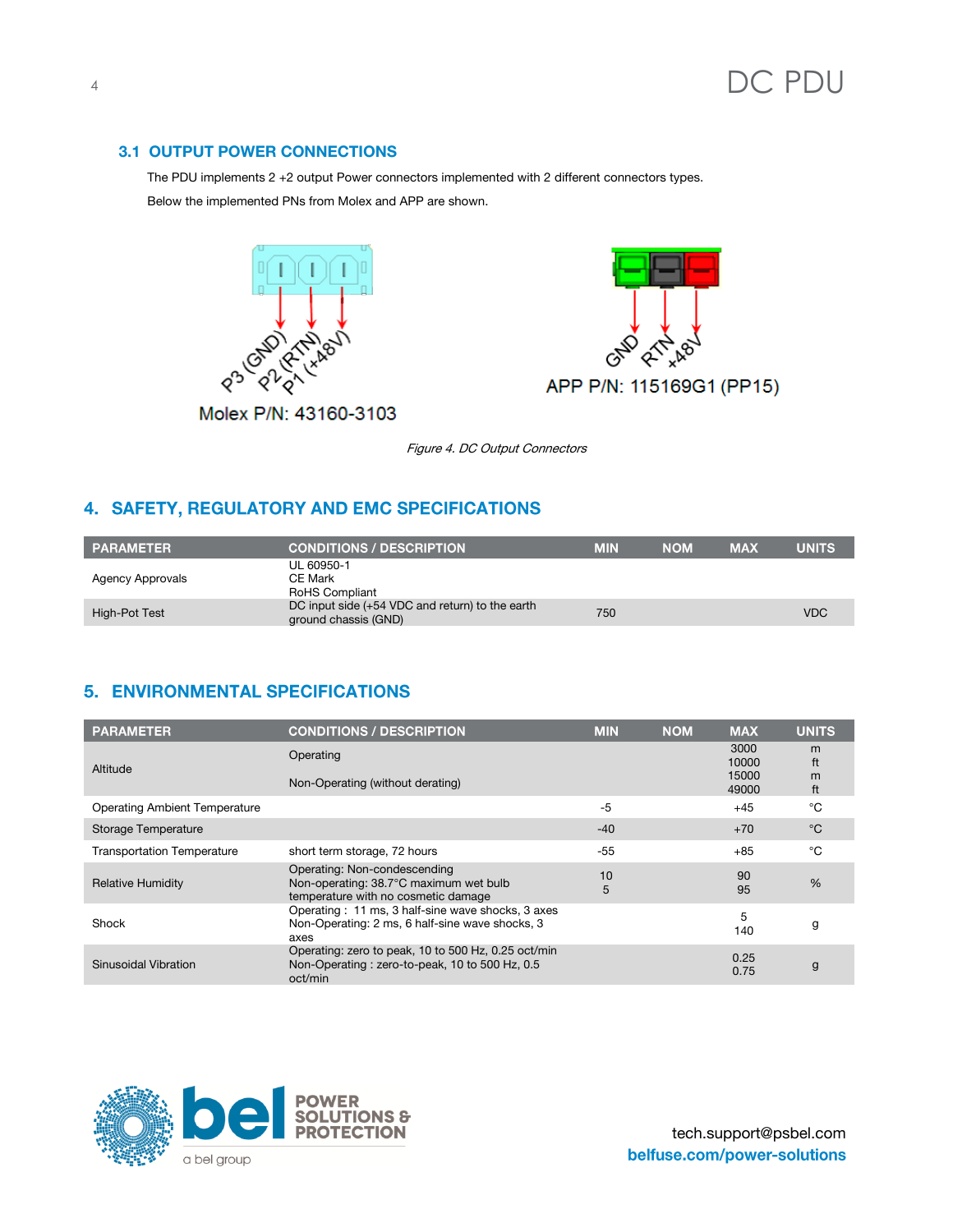# **6. MECHANICAL SPECIFICATIONS**



Figure 5. Dimension Drawing DC PDU (Top View)



**Asia-Pacific** +86 755 298 85888 **Europe, Middle East** +353 61 225 977

**North America** +1 408 785 5200